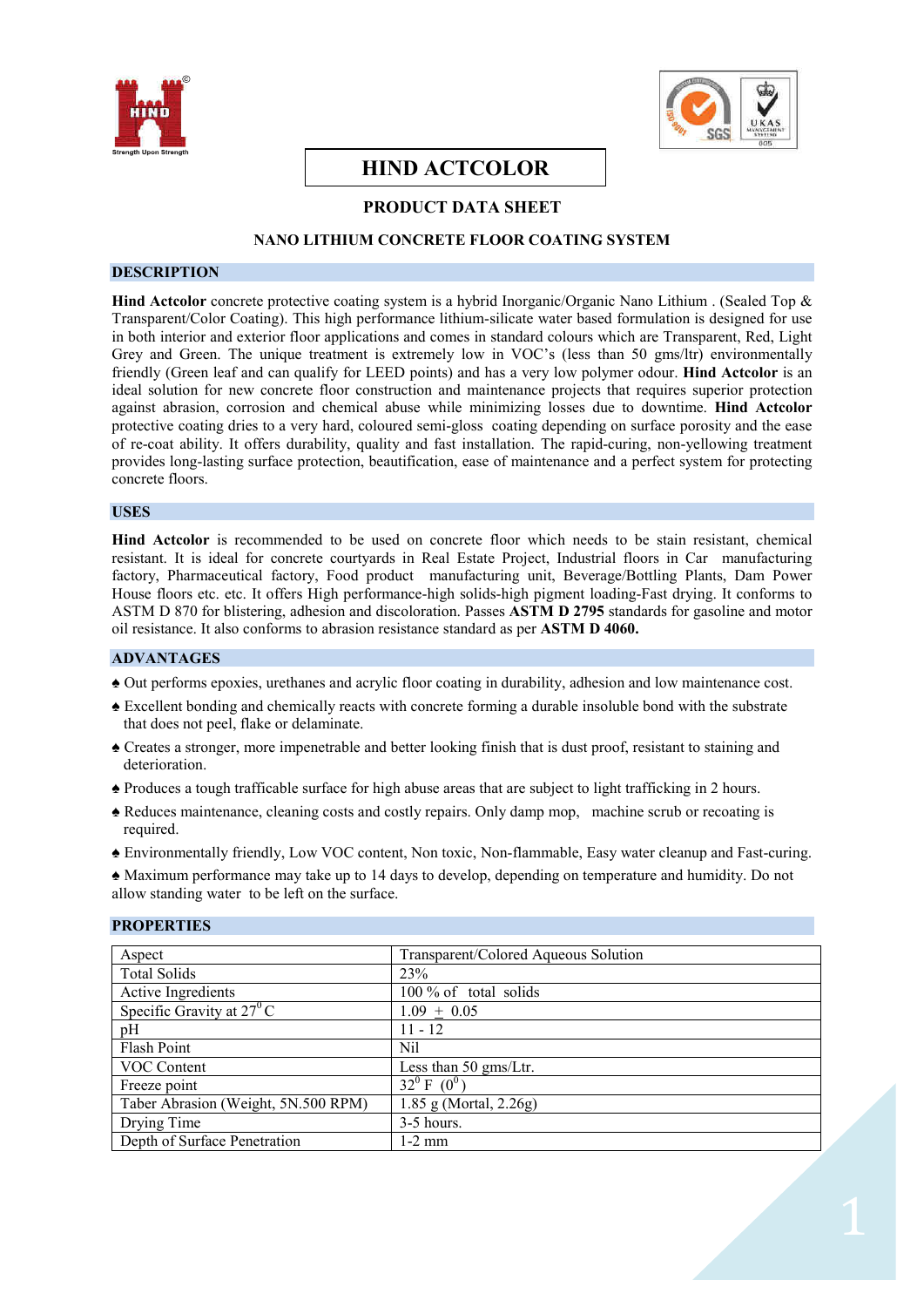## **STAIN RESISTANCE**

Smooth –troweled concrete treated with **Hind Actcolor** coating was tested for stain resistance from various substances. These compounds were checked at regular intervals upto 24 hours to determine the amount of penetration/staining after checking with a non-abrasive, neutral pH cleaner. After cleaning , the stain was evaluated according to the following scale with '0' indicating no change in the appearance of the stain and '10' indicating the stain was completely removed.

| <b>SUBSTANCES</b>         | $30$ min | 60 mins | 90 mins | 24 hours |
|---------------------------|----------|---------|---------|----------|
| <b>Balsamic Vinegar</b>   |          | 10      |         |          |
| <b>Red Wine</b>           |          | 10      |         |          |
| Motor oil                 |          | 10      |         |          |
| <b>Transmission Fluid</b> |          | 10      |         |          |
| <b>Skydrol</b>            |          | 10      |         |          |

# **CHEMICAL RESISTANCE**

**Hind Actcolor** protective coating provides enhanced chemical resistance on the following, but not limited to:

### **LIMITATIONS**

Table I, ACI Standard 302.1R-89 Chemical hardeners can be used to increase concrete resistance to chemicals including, but not limited to the following:

| Aluminum Sulphate          | Lead refining solutions | 10% Potassium dichromate | Creosote             |
|----------------------------|-------------------------|--------------------------|----------------------|
| Ammonium chloride          | Potassium per-sulfate   | Lignite oils             | Cresol               |
| Barium hydroxide           | Machine oils            | Potassium sulfate        | Mustard Oil          |
| Potassium Sulfate          | Beef fat                | Magnesium chloride       | Nickel sulfate       |
| Rapeseed Oil               | Calcium nitrate         | Magnesium sulfate        | Oleic acid 100%      |
| Sea Water                  | Coal tar oils           | Manganese sulfate        | Olive oil            |
| Silage                     | Calcium hydroxide       | Manure                   | Paraffin             |
| Sodium bromide             | Carbon dioxide          | Mash, fermenting         | Tannic acid          |
| Sodium chloride            | Carbonic acid           | Mercuric chloride        | Phosphoric acid, 85% |
| Sodium carbonate           | Castor oil              | Mercurous chloride       | Pickling brine, 10%  |
| Cottonseed Oil             | Mine waste              | Sodium nitrite           | Poppy seed oil       |
| Potassium aluminum sulfate | Zinc sulfate            | Zinc nitrate             | Mineral oil          |
| Molasses                   | Sodium thiosulphate     | Soybean oil              | Sugar                |
| Sulfite liquor             | Tallow & tallow oil     | Phenol, 25%              | Walnut oil           |
| Tanning liquor, 10%        | Tobacco                 | Zinc chloride            | Iodine               |
| Lactic acid, 25%           | Sodium sulfate, 10%     | Distillers slop          | Ethylene glycol      |
| Ferric chloride            | Ferric sulfate          | Fish oil                 | Fruit juices         |
| Glucose                    | Glycerin                | Hydrogen sulfide, 10%    | Potassium            |
|                            |                         |                          | carbonate/chloride   |

Note: This information contained herein, is to the best our knowledge and belief, accurate and is to be used as a guide to product selection. However, since the conditions of handling, installation and use are beyond our control, we make no guarantee of results.

Special conditions for application: Horizontal masonry & concrete substrate only. Keep dry for 24 hours after installation. Do not allow standing water to dwell on surface for 7 days. do not allow traffic until protective coating surface is completely dry, generally  $30 - 60$  minutes under typical interior conditions.

# **APPLICATION PROCEDURES & INSTRUCTIONS**

#### **Substrate Preparation: Cement Concrete/Cementitious products**

For long term placement create a rough surface profile using diamond grind about #180 for Clean and neutralization. The surface must be dry, free of surface containments and in sound condition. Grease and oil should be removed as per **ASTM D 4258-83** and release agents should be removed as per **ASTM D 425-88.**

Refer to **SPC-SP13/NACE No. 6** mechanical or chemical surface preparation methods for preparing concrete to suitable cleanliness for intended service. Surface preparation methods should impart sufficient surface profile for mechanical adhesion to occur. Ensure surface is thoroughly rinsed and dry prior to preparation and application. Uneven concrete substrate, scratches and cracks are to be repaired with polymer mortar to achieve the smoothness. Mask Areas that do not receive the coating topcoat finish and surface hardener is to be protected from over spray.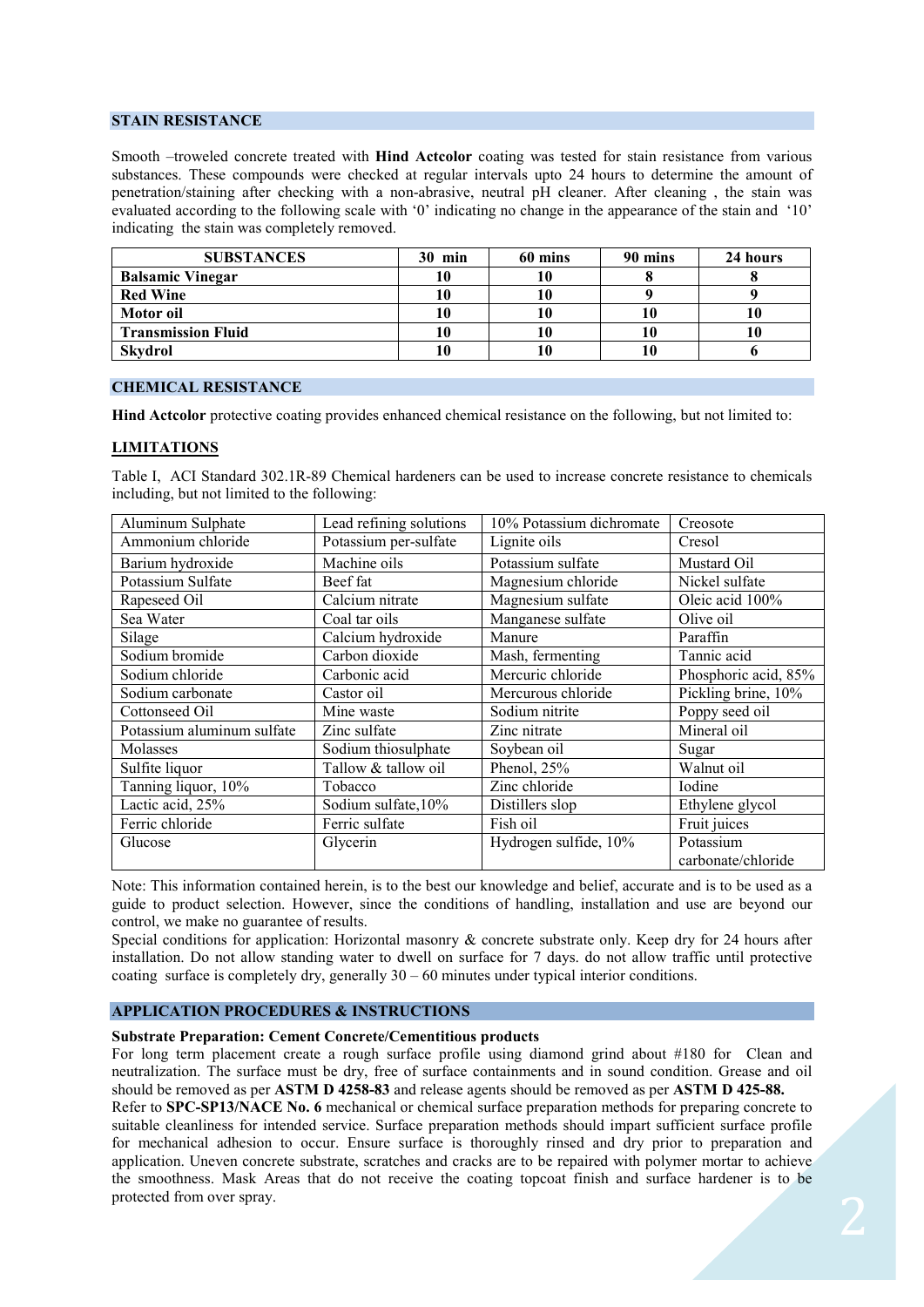## **Important Instructions:**

♠ Complete mixing is essential for good product performance. It is necessary to use a paint-mixing tool mounted on a drill motor or machine agitation (paint shaker) to mix this paint. Mix well and after mixing the coating to be applied immediately.

♠ Spray first coat and work in surface with stiff broom or scrubbing pad on a scrubbing machine.

## **STEPS FOR APPLICATION**

At first concrete is to be poured mixed with surface hardener and allowed to cure for 28 days to achieve the targeted compressive strength. Secondly application of **Hind Actcolor** top to be done by rake attached sponge brush. Consumption varies from  $0.03 \sim 0.04 \text{ Kg/m}^2$ . More than 2-3 hours curing under  $20^{\circ}$ C make the surface ready for next coating stage. In case the application is done in high moisture environment ventilation must be provided to dry and curing of the coating. The second coat of **Hind Actcolor** to be applied by rake attached sponge brush and the consistency of the coated color to be ensured as like the first coat. Consumption varies from  $0.025 \sim 0.03$  Kg/m<sup>2</sup>. After curing for 2-3 hours under the same conditions like the first coat the surface becomes ready for application of the **Hind Actcolor** Sealed coat. The application of the sealed coat is done by the same method and allowed to full cure. Consumption varies from  $0.02 \sim 0.25 \text{ Kg/m}^2$ . Finally the fully cured surface is polished properly by the floor polishing machine attached with scrubbing pad.

# **COVERAGE**

**200 ~ 250 m <sup>2</sup>/ 18 kg ( 0.09kg/m<sup>2</sup>)** depending on the porosity of the substrate and the finish.

#### **MAINTENANCE**

Routine sweeping, mopping, washing and mechanical scrubbing of floor with water and neutral pH cleaners (if necessary) are recommended. Water only is sufficient for most environments.

**Note:** Do not use cleaners that are acidic or that have citrus(de-limonene) or Butyl compounds. Although **Hind Actcolor,** coating is chemically resistant and helps reduce staining, its application in specific chemical environments and some acidic concentrates, may etch the surface causing a residual stain. If unsure check with a conversant concrete technical representative. Regular maintenance and cleaning will help prolong surface shine. Wipe up any chemical spills as soon as possible. Always test adhesion and performance for suitability and desired results before application.

#### **Primary Markets Served**

#### **Substrate**

Concrete, Concrete blocks, Food Processing Facilities, Pulp and paper Mills, Refineries, Material Handling Equipment, Marine/Port Facilities, Chemical Processing, Waste water treatment facilities , Offshore Platforms and Helipad.

#### **SHELF LIFE**

Best before 6 months from the date of manufacture. Should be stored in a cool and dry place away from di**rect**  sunlight at temperature ranging between  $2^{0}$  C (Min.) and  $50^{0}$  C (Max.)

#### **PACKING**

In **18 Kg HDPE Container**. Available in **Green, Red & Light Grey** colour shades. On request **Transparent,** Yellow, Pink & Blue colour shades will be available.